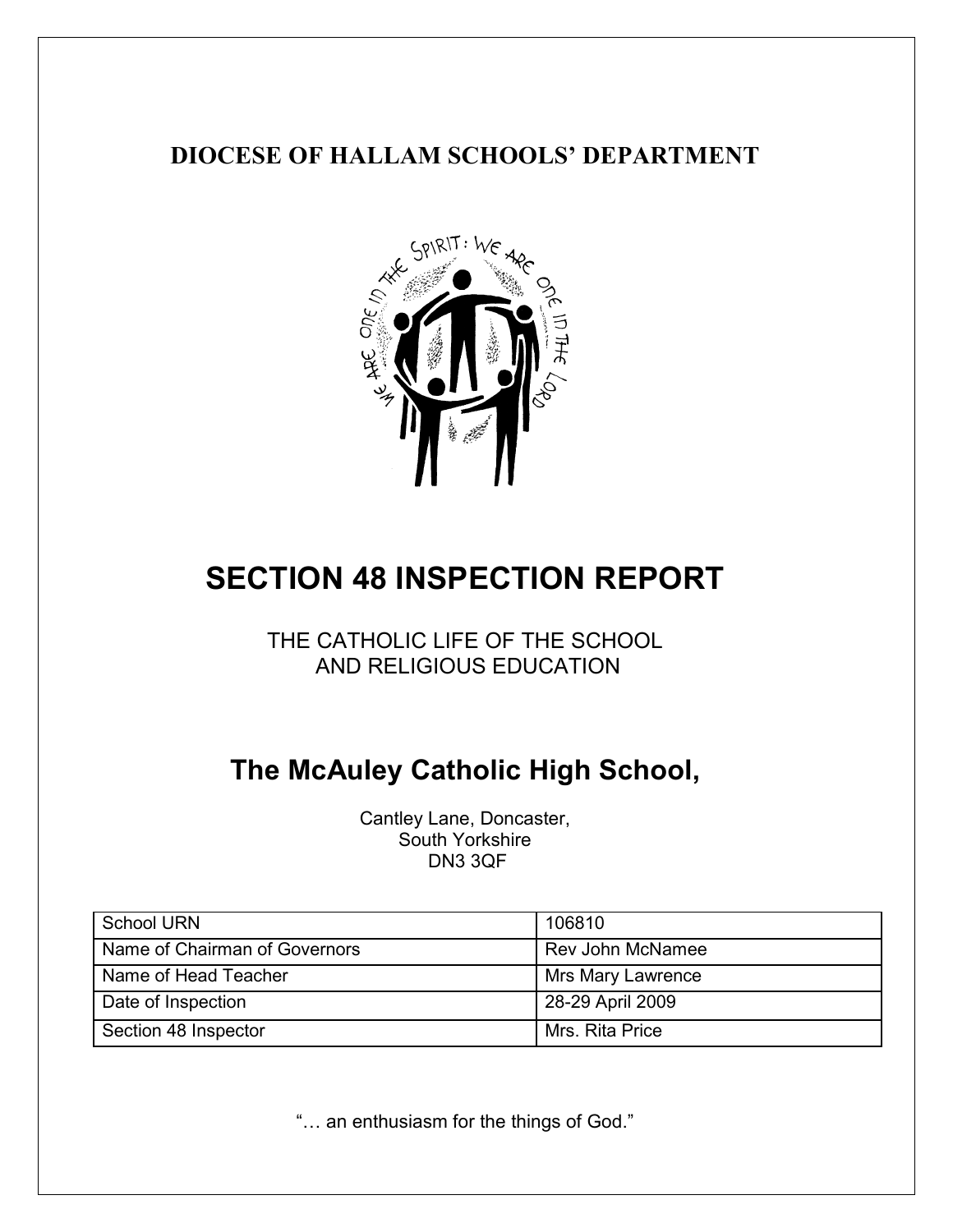#### **INSPECTION REPORT**

**Introduction** 

The Inspection of The McAuley Catholic High School, Doncaster, has been carried out under the requirements of the Education Act 2005, and in accordance with the Framework and Schedule for Section 48 Inspections, as approved by the Bishop of Hallam. The process of inspection in the Diocese of Hallam has been developed as an activity of the Church to support schools in further deepening the quality of Catholic education provided.

#### **DESCRIPTION OF THE SCHOOL**

The McAuley Catholic High School is a large and popular 11-19 comprehensive school, serving families and parishes in the Diocese of Hallam and from a wide and varied catchment area. There are 1729 pupils in the school with 329 students in the sixth form. The school offers a distinctive Catholic education. It includes children from Catholic and other backgrounds and denominations. It welcomes children of all abilities and is very attentive to their pastoral and learning needs. Through the mission statement which is summed up in the phrase "I have come that they may have life and have it to the full" (John 10:10), the school expresses its commitment to live out faith in the community, to praise through prayer and worship, to experience the Christian values of love, respect and understanding, to celebrate and rejoice in the talents of all, to provide equal opportunities for all, to build links with the community and care for the environment; and to work to the very best of their ability. Governors and senior leaders speak of their ownership of the mission statement and the importance of the school's corporate approach to Catholic school development. There is a chapel on both sites and both are accessible and well cared for by the Chaplaincy Coordinator. The school is keenly involved in wider learning activities and shares its success and enthusiasm in many ways with the parents, the parishes and the wider community. The school is a specialist school in performing arts and applied learning, and is a 'Leading Edge' school for mathematics. Additionally, it is recognised as a Consultant School for the Specialist Schools and Academies Trust. Among the school's awards are the International Schools Award, Sportsmark, Artsmark Silver, the Inclusion Chartermark, Investors in People, the Healthy Schools Award, an Outstanding School Award, and the status of a National Support School.

#### **OVERALL EFFECTIVENESS**

The McAuley School is an outstanding Catholic School. There is a strong community identity, and sense of purpose, evident on both school sites. The school believes in reaching the highest standards and this is notable in the 'can do' culture, hard work, and continuing success of the school. Outstanding Catholic leadership is evident at the head of the school and through the chair and members of the Governing Body. This partnership ensures that the school's mission is central to the work of the school. The Governing Body plays to the full its role in strategic development and in determining the school's curriculum, staffing and resources. The centrality of prayer and worship, appropriate school policies and the importance of religious education are clear priorities. Local priests play an invaluable part in school governance and chaplaincy. The school has very good links with parents and shows the same mutual regard for pupils and students. The school promotes a sense of community, celebration, strong pastoral support and leadership across the school.This is a reflective school always open to new possibilities, working hard to build links with others locally, in the UK and globally, and contributing well to the common good.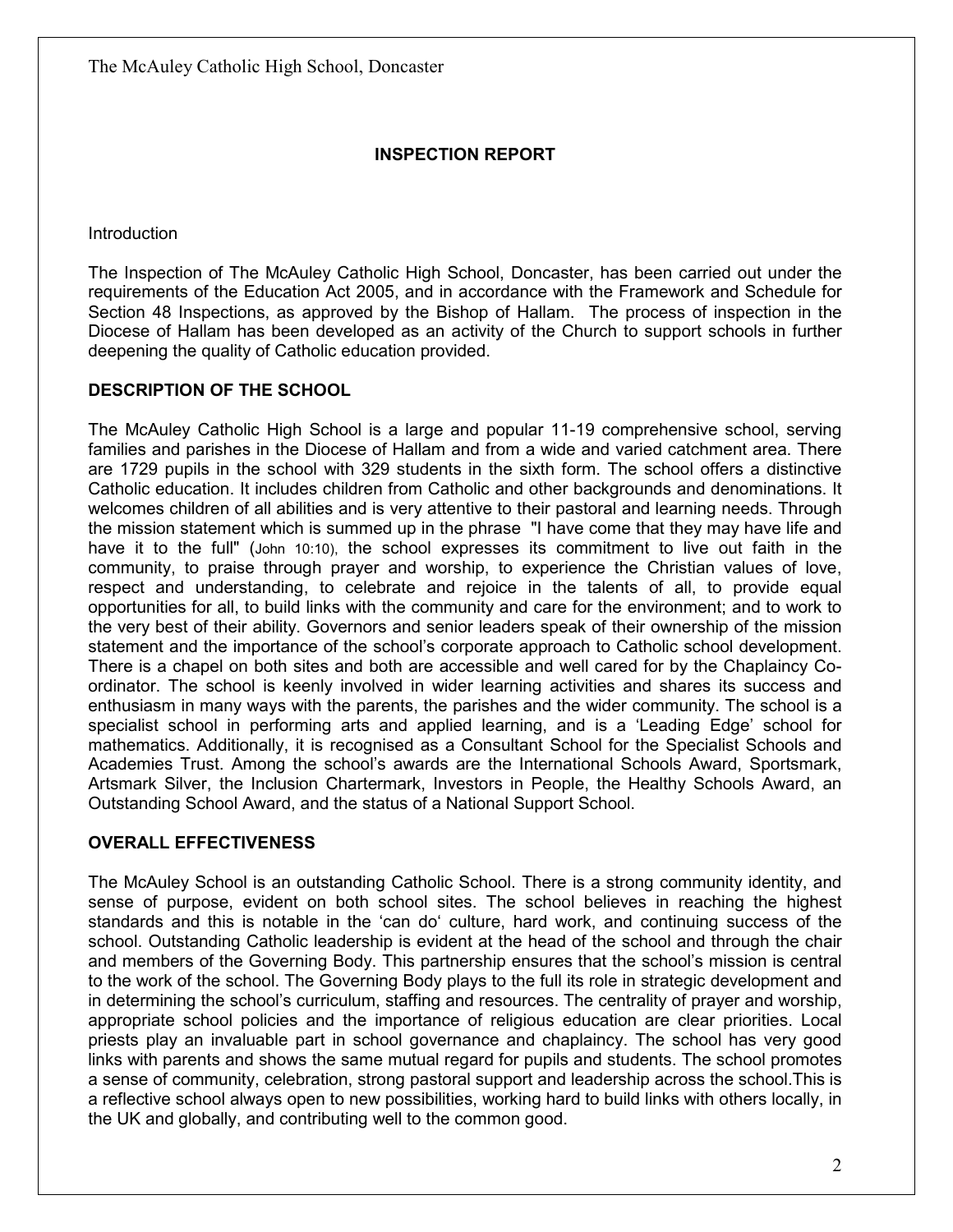The school has worked hard to ensure that religious education is a leading and high performance subject, at the heart of the curriculum, building on the school's strong ethos and chaplaincy. Its Catholic self-evaluation is detailed, providing an accurate picture of the school and helping to steer the school's priorities so that further improvements can be achieved.

#### **Improvements since last inspection**

The school's capacity for improvement is outstanding. The school is confident and since the last inspection has continued to raise its standards, to improve and to extend its work, and to engage more specialist staff for religious education. Its approach to improvement planning and monitoring is particularly good. The school has maintained and increased the strengths identified during the previous inspection. Student progress and attainment at Key Stage 4 and at post 16 have continued to rise. In religious education, staff have given special attention to the preferred learning styles of the pupils. This includes encouraging the use of kinaesthetic styles of learning identified for development in the last inspection.

#### **Areas for development**

The McAuley Catholic High School will continue to self-review and plan its way forward. To assist that process the inspection notes the following:

1. On Catholic Self-Evaluation: - That governors contribute to this process and to the findings. -That there is a simple feedback to the daily acts of worship.

2. On School Policy Development:

- That a school statement be written on spiritual and moral development.

3. On Religious Education:

- That the school continues to review the curriculum, transition and progression issues and standards.

- That teaching makes more use of questions and explanations to deepen knowledge and understanding in religious literacy.

-----------------------------------------------------------

#### **THE CATHOLIC LIFE OF THE SCHOOL**

#### **LEADERSHIP AND MANAGEMENT**

Catholic school leadership at the McAuley School is Outstanding. Governors, school leaders and staff know and support well the educational mission of the school. The school has loyal and committed governors who are active in Catholic school development. With the head and senior leaders they support the place of religious education at the heart of the curriculum. The school's mission statement is central to all aspects of school life. It is continually referred to in the decisions of the school. The work of the head of the school with the senior staff is outstanding and they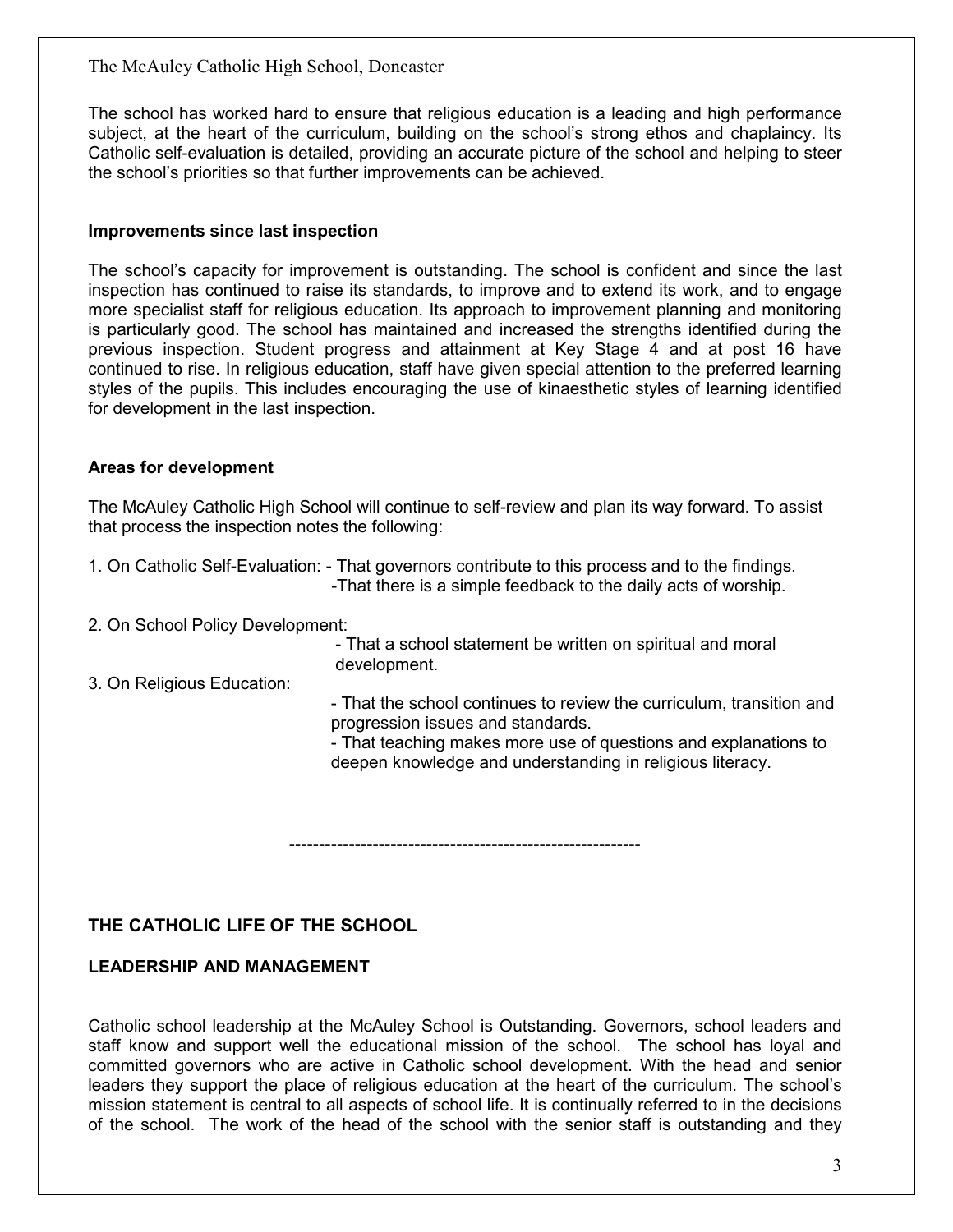present as very good role models. They give full support to school retreats and to pilgrimages. Morale and achievement in the school are high and staff work in many ways and in teams to promote the Catholic ethos and values. The school is proud that, at all levels of management, clear parameters are set and a discursive style of leadership encouraged. Leaders know the school well, lead prayer and maintain and encourage development in the school's ethos. The school works closely with the Diocese in evaluating its provision. The chaplaincy is well promoted and supported by the staff and by the sixth form. There are very good links with the local priests and parishes. The school is strongly committed to its prayer life and to religious celebrations. Its sense of community is deepened through the many activities which enrich the school.

#### **SCHOOL'S CONTRIBUTION TO THE PROMOTION OF COMMUNITY COHESION**

As a Catholic school, The McAuley is proud of its outstanding contribution to community cohesion, particularly though its integration of pupils from many different backgrounds and ethnic, religious and cultural groups. The school is confident that staff and pupils work hard together to include everyone and to support cohesion. The pupil voice is heard and responded to, notably through the school council, where students see themselves as working together for the good of the school. The school's own review cites many successful ways in which staff and students work together to lead and to build community and belonging. Links with parents, priests and parishes and with primary and secondary schools are notably good. The school points to its willing involvement in the local community, civic matters, theatre, fair-trade, charities, and support for other schools. It promotes active responsibility, personal leadership and concern for the common good. There is involvement in environmental projects, peace initiatives and justice in the UK. The school's international involvement has been recognised in an award. There are collaborative links with other European countries, for example Spain and Italy, to combat bullying. Links that promote social justice are keenly shown through the school's work with CAFOD, Amnesty and Fair Trade.

#### **COLLECTIVE WORSHIP**

Provision for prayer and worship is outstanding. Senior staff, learning managers and classes lead the school's set rota for acts of worship and class prayer. There is good practice where students, including the sixth form, lead and take part in acts of worship with their own peer group and with younger pupils. The school also is very proud of its 'Worship Band' which makes a key contribution to liturgical celebrations. Staff are encouraged to lead prayers and are supported with ideas, resources and a school prayer book. Larger school assemblies are well planned and these are respectful occasions. Pupils know how to enter and leave quietly and they respond well and join in the prayers appropriately. Themes for the acts of worship are changed regularly in line with the season and need, and the school values this in broadening the spiritual and moral development of the students. The school evaluates a great deal and this steers the way forward. It would help to consider next a relevant focal point, an alternative to staff standing at the sides of the hall and ways to improve readings from the scriptures.

The school arranges several other prayer times, for example on special occasions or during the seasons of Advent and Lent. Staff know the value and importance of well prepared liturgies in the school, notably on the special occasions when Mass is celebrated, such as when students arrive or leave the school. There are opportunities too for the school to receive the Sacrament of Reconciliation. There is a good range of retreats which appeal to the pupils. The school benefits also from a newly appointed Chaplaincy Co-ordinator and the direct support of many of the Deanery's priests. The two school chapels are freshly maintained and these are giving very good opportunities for class and individual visits. While the Mass is celebrated as a 'voluntary Mass' at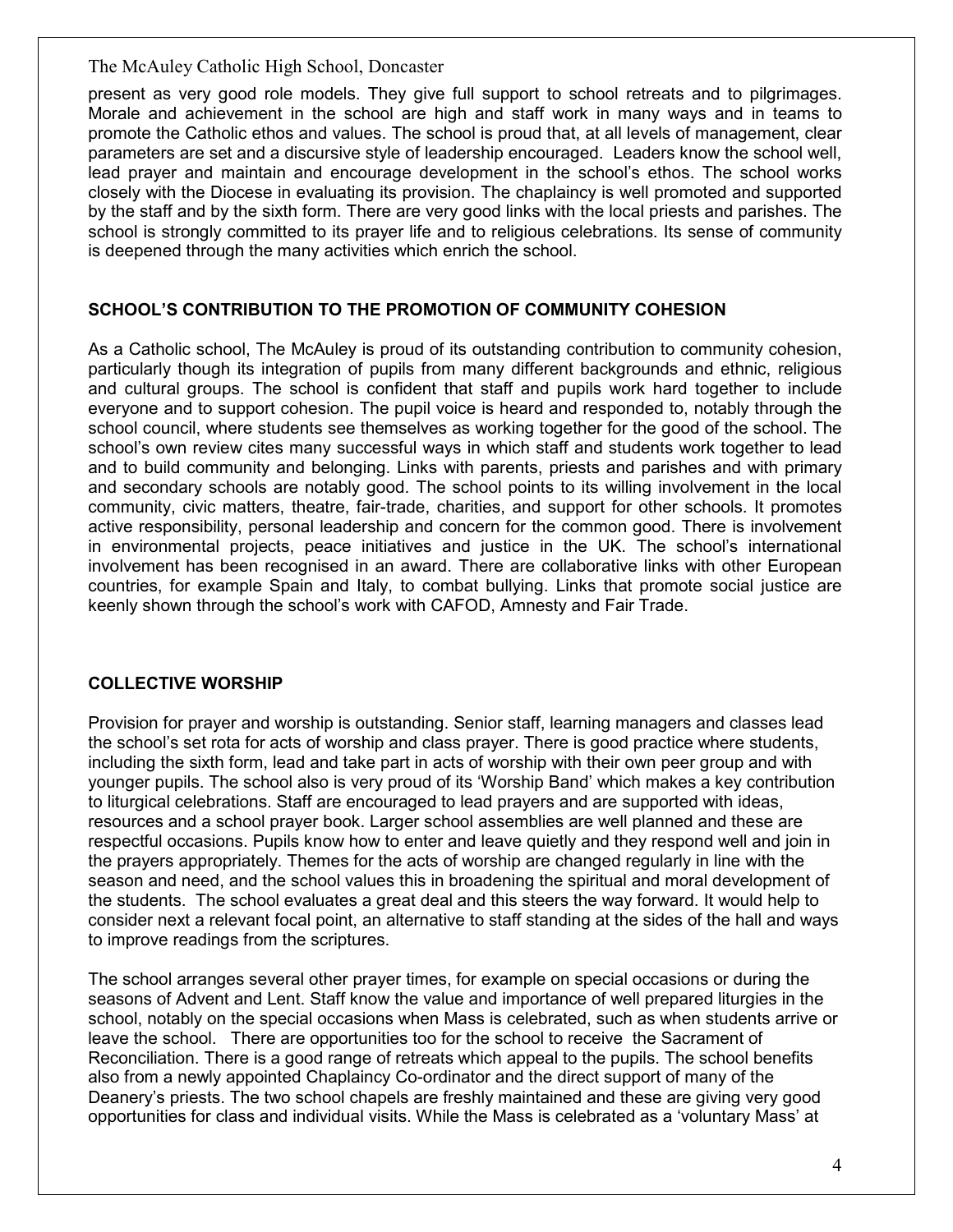different times through the year the school should review and increase access to the Eucharist or so that the Eucharist can be recognised clearly at the heart of the life and community of the school.

#### **HOW WELL LEARNERS ACHIEVE**.

Standards in religious education continue to rise to a higher level, encouraged by the school's high expectations. The students are set individual targets with regular assessment and there is increasing use made of pupil data in tracking performance. At Key Stage 3, pupils learn and broaden their knowledge, understanding and skills from the lessons taught. The department is aware that more can be done to raise standards at Key Stage 3. More attention is needed to progression, to the coverage of learning and to deepening knowledge and understanding at Key Stage 3. The NBRIA levels of attainment underpin this work. .

At Key Stage 4, the school is to be praised for entering its full cohort for GCSE and for raising its standard at GCSE by 5%. At GCSE, results are rising steadily and are predicted to reach well above the national average for  $A^*$  - C. In 2008, 65% of the pupils entered gained  $A^*$ -C which is above the national average, and just less than 100% of pupils gained A\*- G. At post 16, the take up of students has increased greatly at AS and A2 with very good achievement. Also, the students have done exceptionally well in completing the new general programme known as the NOCN course. Pupils show increasing awareness of spiritual and moral matters and show high regard for one another and for the staff. The standard of behaviour and general courtesy in class and around the school is excellent.

#### **TEACHING AND LEARNING**

The lessons observed during the inspection confirm the school's own judgment that teaching is mainly good or outstanding. At Key Stage 3, teachers follow the school's programme well, paying proper attention to different learning styles and to the focus of the lesson. Strong features common to all lessons are the mutual regard between teachers and pupils which helps their interest and enjoyment, clearly focused lessons with sequenced tasks and good attention given to different learning styles. Teachers show sufficient subject knowledge but do not always extend learning enough or give additional insight. More use can be made of the interactive whiteboard, for example, to access sites on 'pilgrimage'. Teachers use questions and thinking skills to good effect but not enough to challenge or to build sufficient class dialogue.

Lessons that prepare pupils for GCSE begin in Year 9 and are accurate and tightly focused. Pupils respond well. At Key Stage 4 and at post 16, teachers confidently prepare pupils for their external examinations. Where teaching is outstanding, the input is interesting, suitable for the pupils but also demanding of them. Teachers also expect the pupils to absorb and connect their new learning and they check that everyone understands and can use new concepts and new language. Written work is marked mainly with encouraging comment but in some books more can be done to help the pupils know how to improve. Occasionally, praise is over-used .

#### **THE RELIGIOUS EDUCATION CURRICULUM**

The religious education curriculum at key stages 3 and 4 and at post 16 has been given careful attention and it follows national guidance including the programme for General Religious Education in the sixth form. The department has made improvements to the Key Stage 3 programme but this must be kept under review with the removal of the Year 9 programme for GCSE studies. The department makes a very good contribution to learning about world faiths, to pupils' spiritual and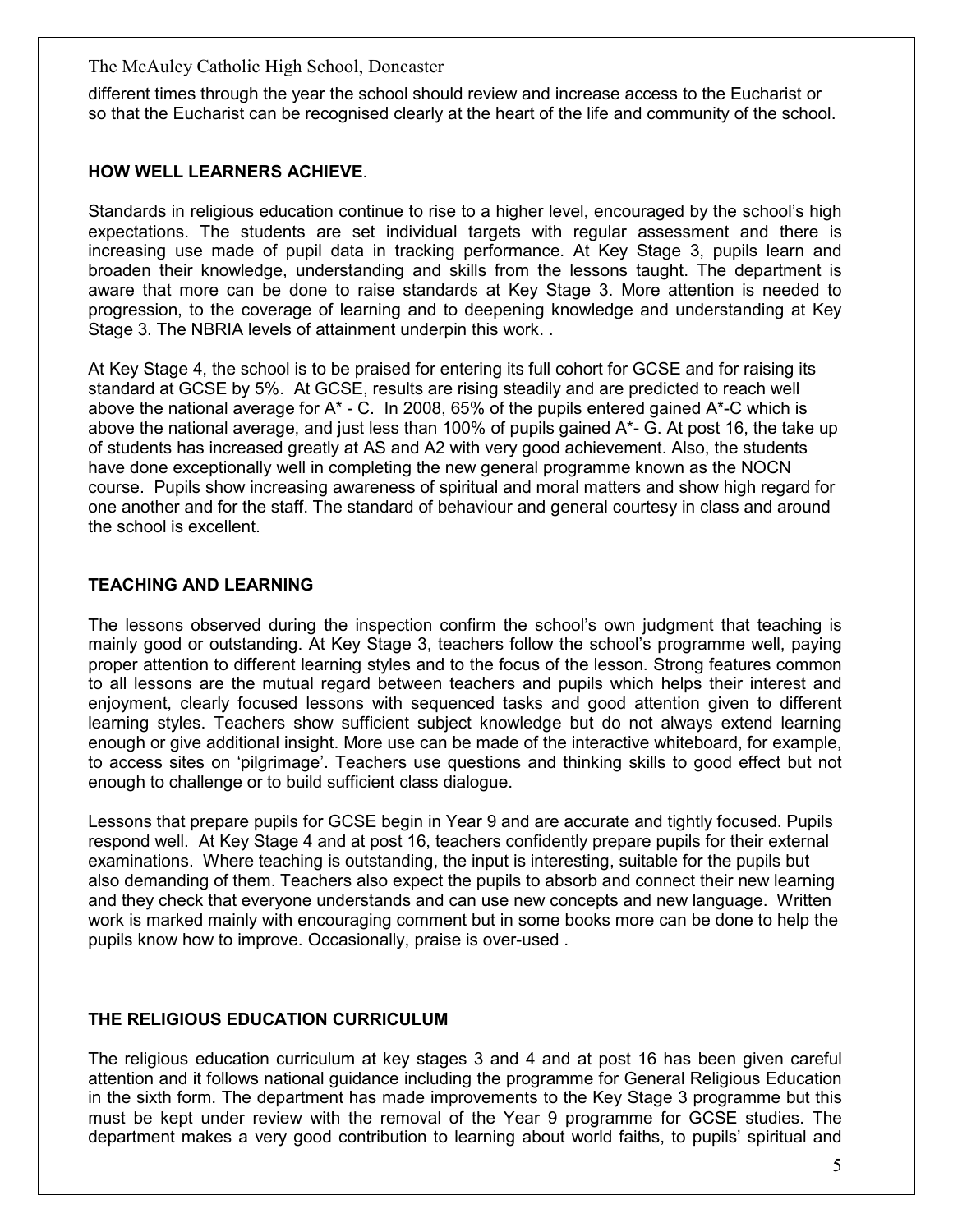moral development and to cross-curricular themes and aspects. The school meets the curriculum time requirement for religious education.

#### **LEADERSHIP OF RELIGIOUS EDUCATION**

*.* 

The department is led very well with experience, outstanding commitment and leadership. The department does not lose sight of its goals: to improve continually, to work with a common understanding and to reach the highest standards of achievement and religious literacy. The department is well supported by the governors and by the leadership team. There is now a confident team of specialist teachers taking the work of the department forward. The department's contribution to the wider school and to the community is generous and significant. The head of department ensures that it actively supports the Catholic life of the school and this makes a significant contribution to school retreats, pilgrimages, celebrations and to school liturgy. National initiatives, particularly in the area of the 13-14 curriculum development should be kept under review.

------------------------------------------------------------------------------------------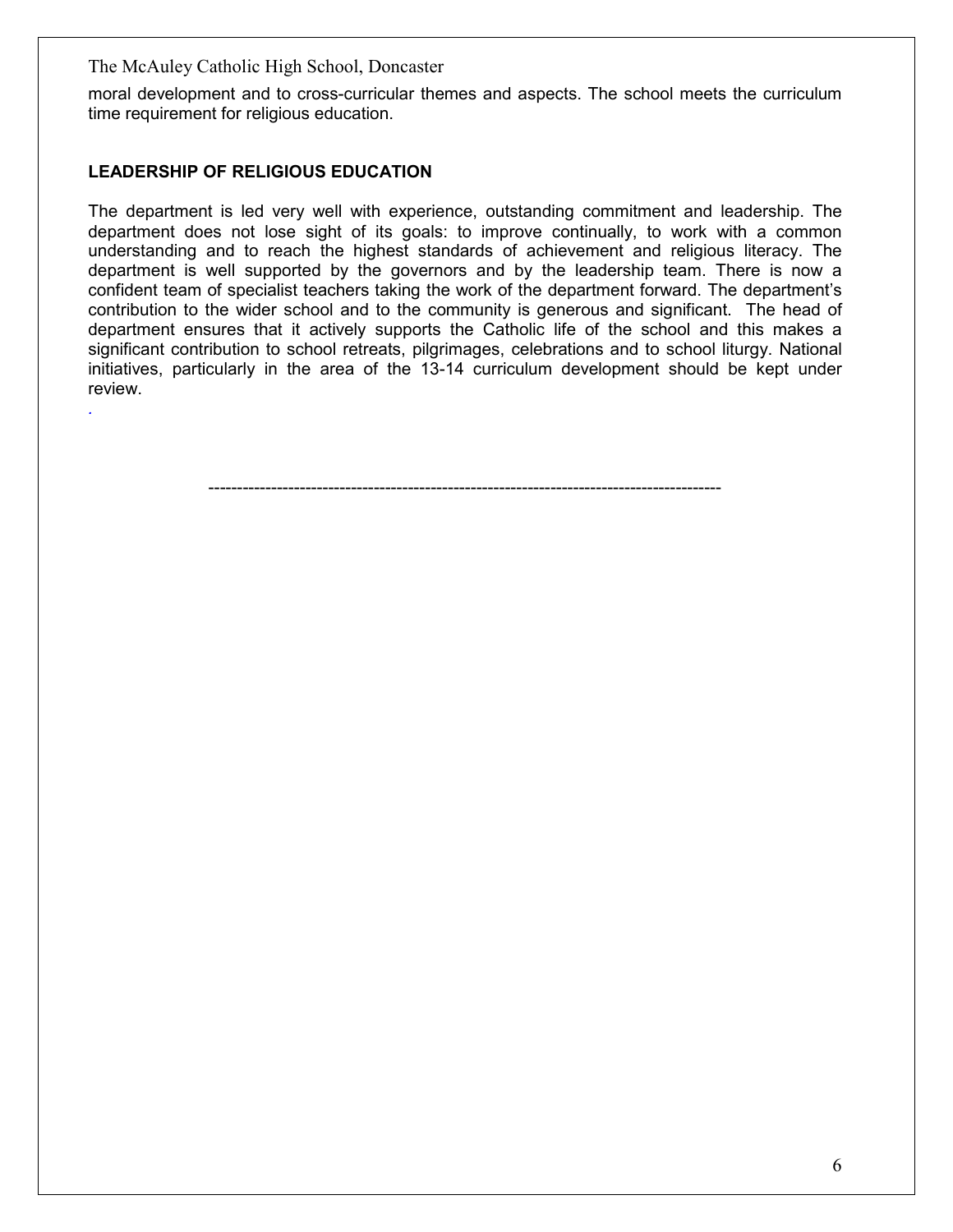#### **Summary of Inspection Findings**

The overall effectiveness of the school as a Catholic School is Outstanding

Leadership and management of the Catholic life of the school are outstanding.

The provision for Collective Worship is outstanding .

The school's contribution towards Community Cohesion is outstanding.

Achievements and standards in religious education are outstanding.

Teaching and Learning in religious education is mainly good, with some outstanding teaching.

The religious education curriculum, in meeting learners' needs and interests, is good with outstanding features.

--------------------------------------------------------------

Leadership and management of religious education are outstanding.

*Key for inspection grades: - Grade 1: Outstanding; Grade 2: Good; Grade 3: Satisfactory; Grade 4: Inadequate. (Grade 0: means point not included in this Inspection)* 

#### **OVERALL EFFECTIVENESS**

| How effective and efficient is the provision of Catholic education in meeting the needs 1<br>of learners and why?                                                                   |  |
|-------------------------------------------------------------------------------------------------------------------------------------------------------------------------------------|--|
| the overall effectiveness of the provision for the Catholic life of the<br>school/college and of curriculum religious education and its main strengths and areas<br>for development |  |
| the effectiveness of steps taken to promote improvement since the last<br>inspection                                                                                                |  |
| the capacity to make further improvements                                                                                                                                           |  |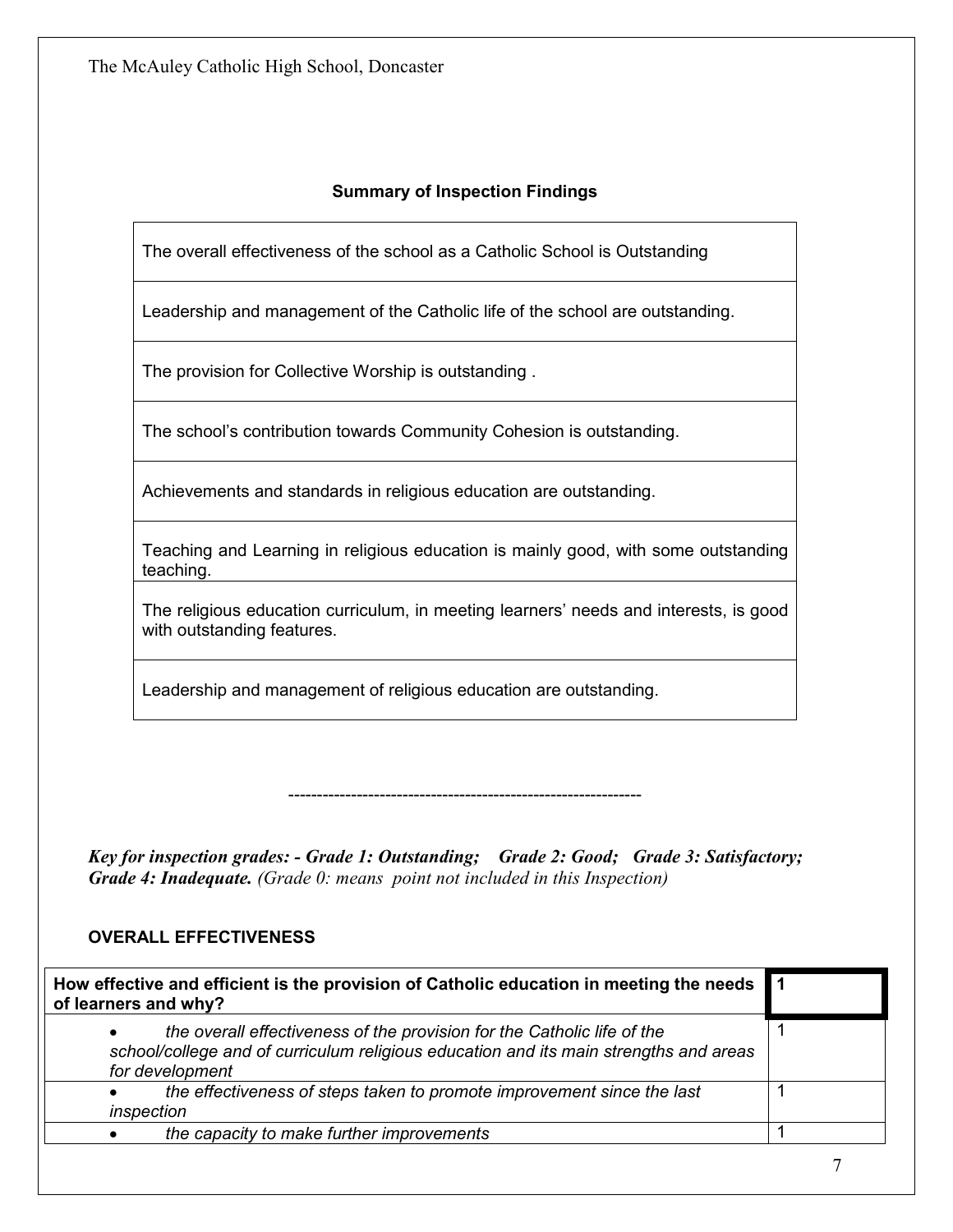### **THE CATHOLIC LIFE OF THE SCHOOL**

| How effective are leadership and management in developing the Catholic life of the<br>school?                                                |   |
|----------------------------------------------------------------------------------------------------------------------------------------------|---|
| how well the governing body fulfils its role in relation to the school's Catholic<br>foundation                                              | 1 |
| how effectively leaders and managers at all levels set clear direction leading<br>to improvement and promote high quality care and education | 1 |
| the quality of the leadership of the head teacher and senior staff in leading<br>and developing the Catholic life of the school              | 1 |
| how effectively leadership at all levels in the school promotes learners'<br>spiritual and moral development                                 | 1 |
| the impact of the involvement of the chaplaincy team on the work of the school                                                               | 1 |
| how effectively the Catholic life of the school is monitored and evaluated                                                                   |   |
| how effectively leadership at all levels promotes the school's contribution to<br>social cohesion                                            | 1 |
| How good is the quality of Collective Worship?                                                                                               |   |
| the frequency and quality of the provision for prayer, Collective Worship and<br>liturgical life of the school                               | 2 |
| learners' response to the school's provision                                                                                                 | 1 |
| how well Collective Worship contributes to the spiritual and moral<br>development of the learner                                             | 1 |

#### **RELIGIOUS EDUCATION**

| How well do learners achieve in religious education?                                                                                                                                  |                                                                                                                                    |              |
|---------------------------------------------------------------------------------------------------------------------------------------------------------------------------------------|------------------------------------------------------------------------------------------------------------------------------------|--------------|
| learners' success in achieving challenging targets including qualifications and<br>learning goals, with trends over time and any significant variations between groups of<br>learners |                                                                                                                                    |              |
|                                                                                                                                                                                       | the standards of learners' work                                                                                                    | 1            |
|                                                                                                                                                                                       | learners' progress relative to their prior attainment and potential, with any<br>significant variations between groups of learners | 2            |
|                                                                                                                                                                                       | the extent to which learners enjoy their work                                                                                      |              |
|                                                                                                                                                                                       | the behaviour of learners                                                                                                          |              |
|                                                                                                                                                                                       | learners' spiritual, moral, social and cultural development                                                                        |              |
|                                                                                                                                                                                       | the extent to which learners' contribute to the school and broader community                                                       |              |
| How effective are teaching and learning in religious education?                                                                                                                       |                                                                                                                                    | $\mathbf{2}$ |
|                                                                                                                                                                                       | how well teaching is used to meet learners' needs and curriculum<br>requirements                                                   | 2            |
|                                                                                                                                                                                       | the suitability and rigour of assessment in planning, monitoring and informing<br>learners' progress                               | 1            |
|                                                                                                                                                                                       | the identification of, and provision for, additional learning needs                                                                |              |
|                                                                                                                                                                                       | the involvement of parents and carers in their children's learning and<br>development                                              |              |